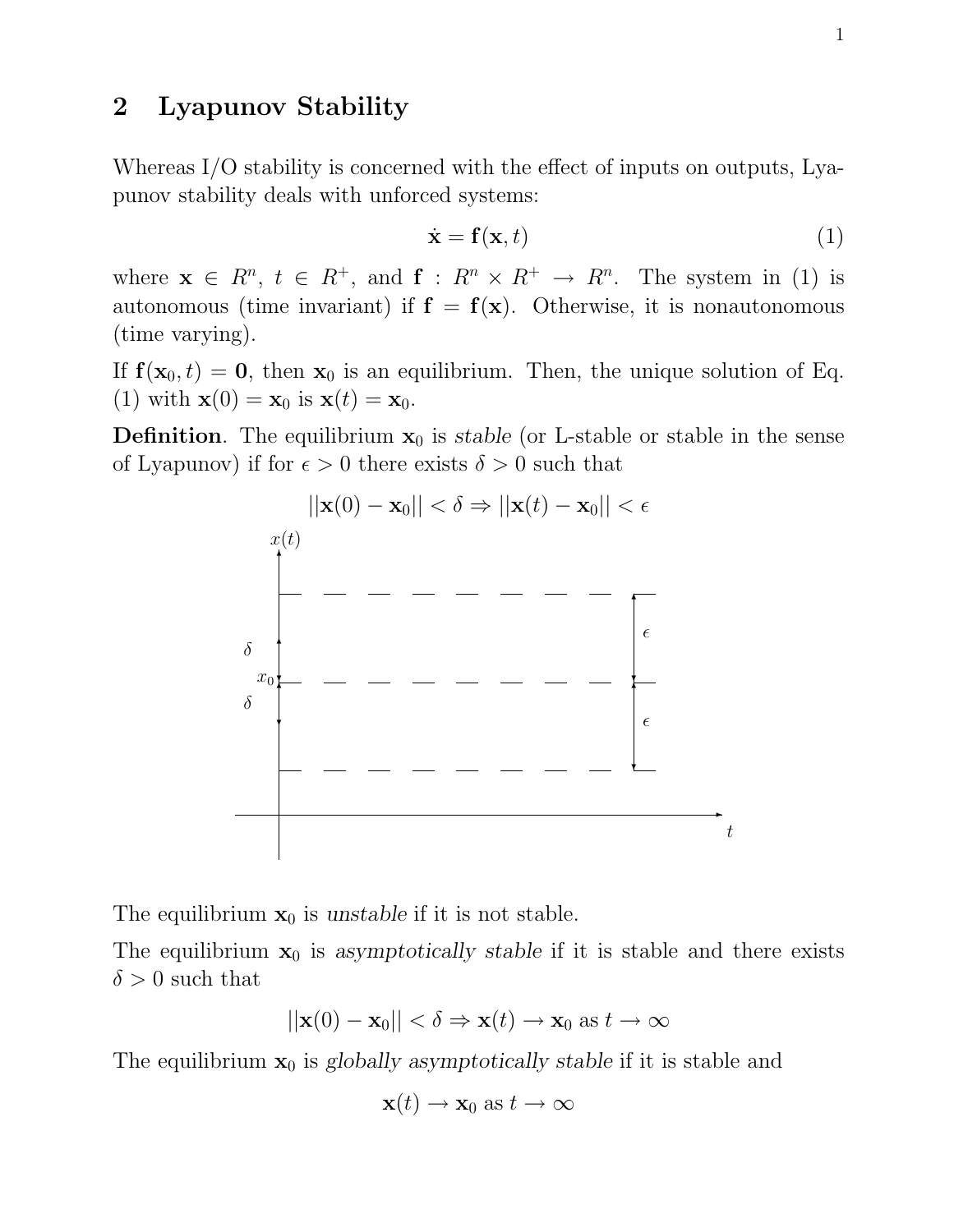Consider the linear time-invariant system

$$
\dot{\mathbf{x}} = \mathbf{A}\mathbf{x}, \ \ \mathbf{A} \in R^{n \times n} \tag{2}
$$

The eigenvalues of **A** are  $\lambda_i$ ,  $i = 1, \dots, n$ . The solution of (2) is

$$
\mathbf{x}(t) = \exp(\mathbf{A}t)\mathbf{x}(0) \tag{3}
$$

where

$$
\exp(\mathbf{A}t)=\sum_{k=0}^{\infty}\frac{1}{k!}(\mathbf{A}t)^k=\mathbf{1}+\mathbf{A}t+\frac{1}{2}\mathbf{A}^2t^2+\cdots
$$

which converges for  $t \in [0, \infty]$ . If **A** has distinct eigenvalues  $\lambda_i$ , and eigenvectors  $e_i$ , then we have the following eigendecomposition:

> $A = E\Lambda E^{-1}$  $\mathbf{E} = \text{row}\{\mathbf{e}_i\}$  $\Lambda = \text{diag}\{\lambda_i\}$

In this case, it is not hard to show that

$$
\mathbf{A}^{k} = \mathbf{E} \mathbf{\Lambda}^{k} \mathbf{E}^{-1}
$$

$$
\mathbf{\Lambda}^{k} = \text{diag}\{\lambda_{i}^{k}\}
$$

$$
\exp(\mathbf{A}t) = \mathbf{E} \exp(\mathbf{\Lambda}t) \mathbf{E}^{-1}
$$

$$
\exp(\mathbf{\Lambda}t) = \text{diag}\{\exp(\lambda_{i}t)\}
$$

We have the following stability results for the system in Eq. (2) and its equilibrium  $\mathbf{x}_0 = \mathbf{0}$ .

(a) The system is stable if  $Re\{\lambda_i\} \leq 0$ ,  $i = 1 \cdots n$ , and there are no repeated eigenvalues on the imaginary axis.

(b) The system is unstable if there is at least one  $\lambda_i$  with  $Re\{\lambda_i\} > 0$ .

(c) The linear system is (globally) asymptotically stable if  $Re\{\lambda_i\} < 0$ ,  $i =$  $1 \cdots n$ .

#### 2.1 Lyapunov's Linearization (or First) Method

Consider the system  $\dot{\mathbf{x}} = \mathbf{f}(\mathbf{x})$  with  $\mathbf{f}(\mathbf{x}_0) = \mathbf{0}$ . Let  $\mathbf{x}(t) = \mathbf{x}_0 + \delta \mathbf{x}(t)$ . Then,

$$
\dot{\mathbf{x}} = \delta \dot{\mathbf{x}} = \mathbf{f}(\mathbf{x}_0 + \delta \mathbf{x})
$$
  
=  $\mathbf{f}(\mathbf{x}_0) + \frac{\partial \mathbf{f}}{\partial \mathbf{x}^T}\Big|_{\mathbf{x} = \mathbf{x}_0} \delta \mathbf{x} + \mathcal{O}(||\delta \mathbf{x}||^2)$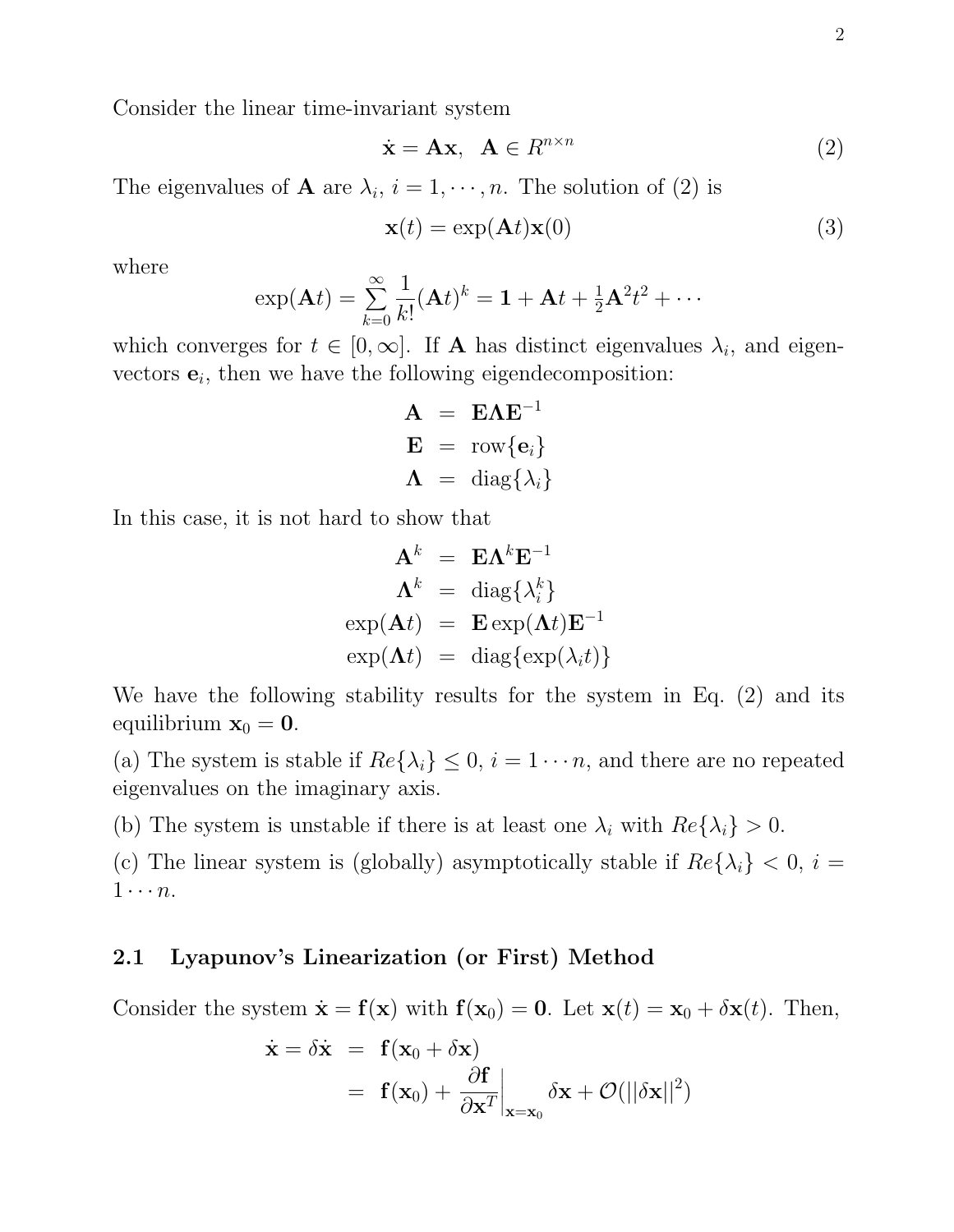Neglecting higher order terms, we have the linearization

$$
\delta \dot{\mathbf{x}} = \mathbf{A} \delta \mathbf{x}, \quad \mathbf{A} = \frac{\partial \mathbf{f}}{\partial \mathbf{x}^T} \Big|_{\mathbf{x} = \mathbf{x}_0} \tag{4}
$$

If the equilibrium  $\delta x = 0$  of (4) is:

(a) ayamptotically stable then  $x_0$  is an asymptotically stable equilibrium of the nonlinear system;

(b) unstable then  $x_0$  is an unstable equilibrium of the nonlinear system;

(c) stable then no conclusion can be drawn about the nonlinear system.

# 2.2 Lyapunov's Direct or Second Method

Consider the system in Eq. (1) with  $\mathbf{x} = \mathbf{x}_0$  an equilibrium. We assume that  $x_0 = 0$  which can be accomplished with a change of coordinates.

A function  $V(\mathbf{x},t)$  is  $C^1$  if it is continuously differentiable. It is a locally positive-definite function [lpdf] if  $V(0, t) \equiv 0$  and there exists  $r > 0$  such that  $V(\mathbf{x}, t) > 0$ ,  $\forall \mathbf{x} \neq \mathbf{0}$  s.t.  $||\mathbf{x}|| < r$ . It is a positive-definite function [pdf] if  $V(\mathbf{0}, t) \equiv \mathbf{0}$  and  $V(\mathbf{x}, t) > 0, \forall \mathbf{x} \in R^n, \mathbf{x} \neq \mathbf{0}$ .

It is radially unbounded if

 $V(\mathbf{x}, t) \to \infty$  as  $||\mathbf{x}|| \to \infty$ 

It is *locally negative definite* if  $-V$  is a lpdf.

It is negative definite if  $-V$  is a pdf.

Let  $B_r = \{ \mathbf{x} \in R^n | ||\mathbf{x}|| < r \}.$ 

### Examples

 $V(x) = 1 - \cos x$  is a lpdf but it is not radially unbounded.

 $V(x) = x^2$  is a pdf and it is radially unbounded.

 $V(\mathbf{x}) = \mathbf{x}^T \mathbf{P} \mathbf{x}$  is a pdf and radially unbounded if **P** is a symmetric positivedefinite matrix.

**Theorem 1.** The equilibrium  $\mathbf{x}_0 = \mathbf{0}$  of (1) is stable if there exists a  $C^1$  lpdf  $V(\mathbf{x}, t)$  and  $r > 0$  such that

$$
\dot{V}(\mathbf{x},t) \le 0, \ \forall t \ge 0, \ \forall \mathbf{x} \in B_r
$$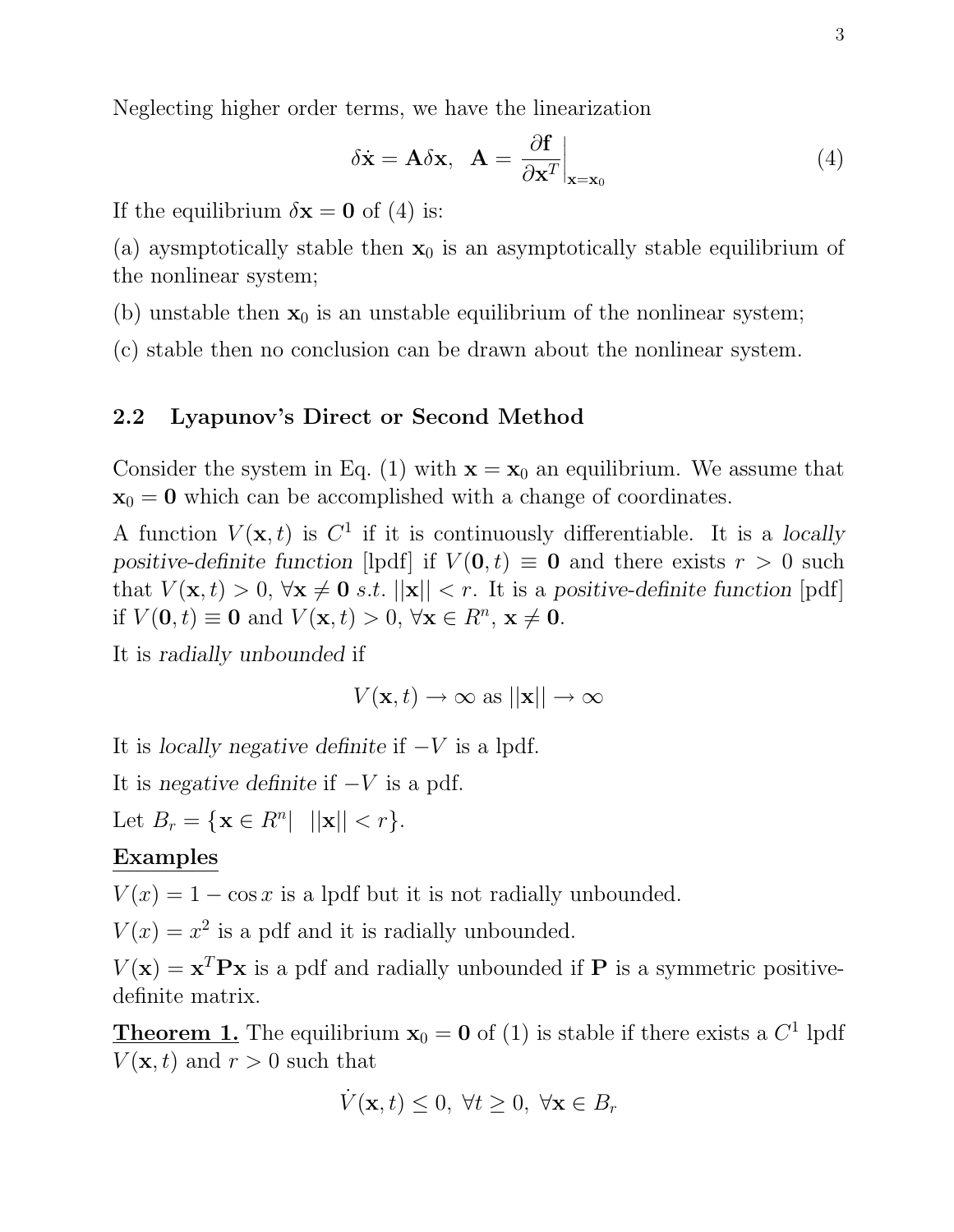where  $\dot{V}$  is evaluated along the trajectories of (1), *i.e.*,

$$
\dot{V} = \frac{\partial V}{\partial t} + \frac{\partial V}{\partial \mathbf{x}^T} \mathbf{f}(\mathbf{x}, t)
$$

V is called a Lyapunov function.

Example. Consider the equation of the simple pendulum

$$
\ddot{\theta} + \sin \theta = 0
$$

Let  $x_1 = \theta$ ,  $x_2 = \dot{\theta}$  so that

$$
\begin{array}{rcl}\n\dot{x}_1 &=& x_2 \\
\dot{x}_2 &=& -\sin x_1\n\end{array}
$$

If we adopt  $V(x_1, x_2) = (1 - \cos x_1) + \frac{1}{2}x_2^2$  $\frac{2}{2}$  as a Lyapunov function we have

$$
\dot{V} = \dot{x}_1 \sin x_1 + x_2 \dot{x}_2
$$
  
=  $x_2 \sin x_1 - x_2 \sin x_1$   
= 0

Hence  $\mathbf{x} = \mathbf{0}$  is stable.

**Example.** Consider Euler's equation  $\mathbf{I}\dot{\boldsymbol{\omega}} + \boldsymbol{\omega}^{\times}\mathbf{I}\boldsymbol{\omega} = \mathbf{0}$  where  $\mathbf{I} = \mathbf{I}^T > \mathbf{0}$ . Letting  $V = \frac{1}{2}\boldsymbol{\omega}^T \mathbf{I} \boldsymbol{\omega}$ , we have

$$
\dot{V} = \omega^T \mathbf{I} \dot{\omega} \n= -\omega^T \omega^{\times} \mathbf{I} \omega \n= 0
$$

Hence,  $\omega = 0$  is a stable equilibrium.

**Theorem 2.** The equilibrium  $x_0 = 0$  of Eq. (1) is asymptotically stable if there exists a  $C^1$  lpdf V such that  $-\dot{V}$  is a lpdf.

**Theorem 3.** The equilibrium  $x_0 = 0$  of Eq. (1) is globally asymptotically stable if there exists a  $C^1$  pdf V such that V is radially unbounded and  $-\dot{V}$ is a pdf.

Note: Theorems 1-3 give sufficient conditions for stability.

Example. Consider the system

$$
\dot{x} = -ax, \ a > 0
$$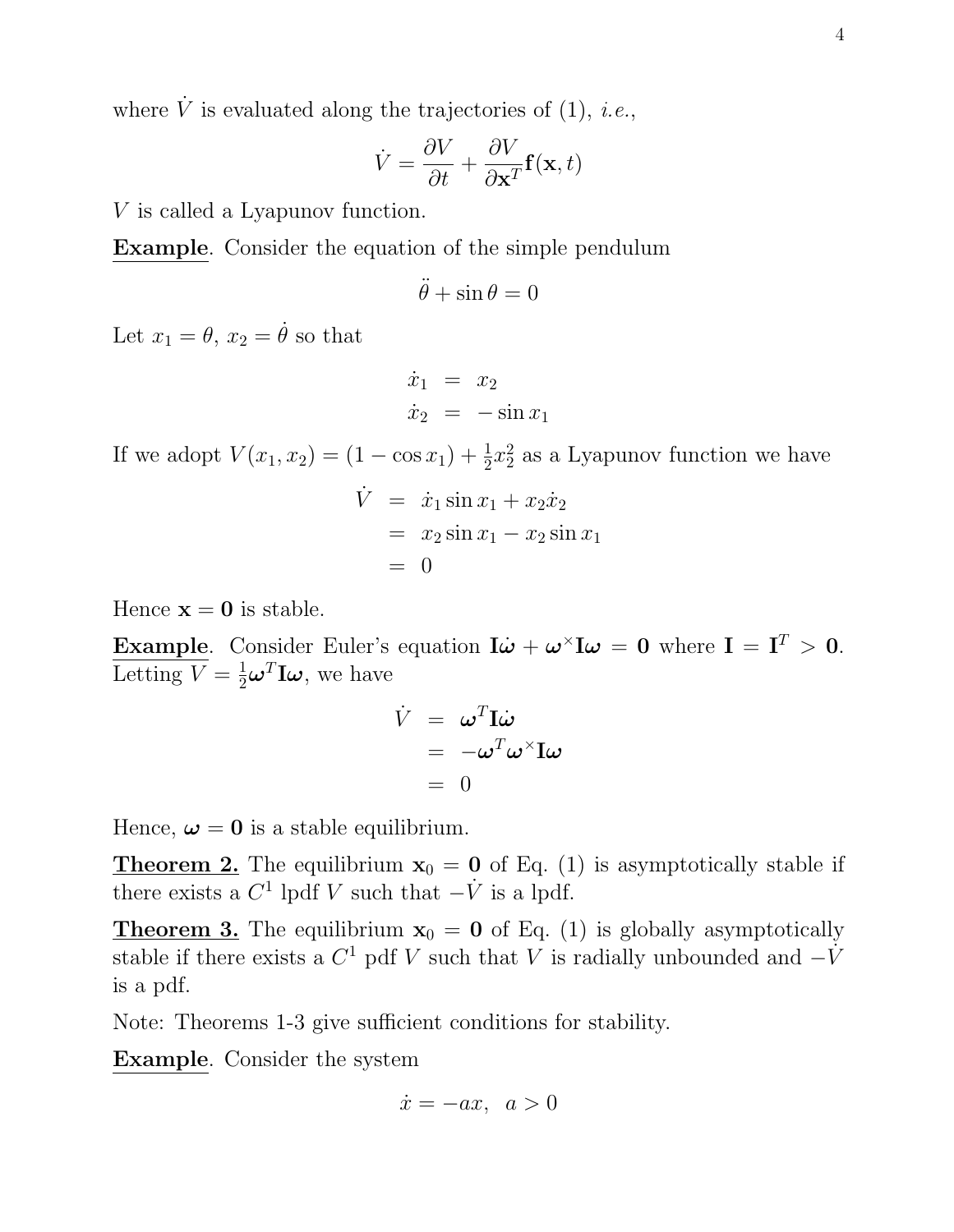Letting  $V=\frac{1}{2}$  $\frac{1}{2}x^2 > 0$ ,  $x \neq 0$ , we have  $\dot{V} = x\dot{x} = -ax^2 < 0$ ,  $x \neq 0$ . Therefore  $x = 0$  is a globally asymtotically stable equilibrium.

Example. Consider the system

$$
M\ddot{q} + Kq = u(t), u = -D\dot{q}
$$
  

$$
M = MT > 0, K = KT > 0, D = DT > 0
$$

Letting  $\mathbf{x}_1 = \mathbf{q}, \mathbf{x}_2 = \dot{\mathbf{q}},$  we have

$$
\begin{array}{rcl}\n\dot{\mathbf{x}}_1 &=& \mathbf{x}_2 \\
\dot{\mathbf{x}}_2 &=& -\mathbf{M}^{-1}\mathbf{K}\mathbf{x}_1 - \mathbf{M}^{-1}\mathbf{D}\mathbf{x}_2\n\end{array}
$$

Let

$$
V = \frac{1}{2}\dot{\mathbf{q}}^T \mathbf{M} \dot{\mathbf{q}} + \frac{1}{2}\mathbf{q}^T \mathbf{K} \mathbf{q} = \frac{1}{2} [\mathbf{x}_1^T \ \mathbf{x}_2^T] \begin{bmatrix} \mathbf{K} & \mathbf{O} \\ \mathbf{O} & \mathbf{M} \end{bmatrix} \begin{bmatrix} \mathbf{x}_1 \\ \mathbf{x}_2 \end{bmatrix} > 0 \ \ (\mathbf{x} \neq \mathbf{0})
$$

which is a radially unbounded pdf. Then,

$$
\dot{V} = \dot{\mathbf{q}}^T (\mathbf{M}\ddot{\mathbf{q}} + \mathbf{K}\mathbf{q}) = -\dot{\mathbf{q}}^T \mathbf{D}\dot{\mathbf{q}} = -[\mathbf{x}_1^T \ \mathbf{x}_2^T] \begin{bmatrix} \mathbf{O} & \mathbf{O} \\ \mathbf{O} & \mathbf{D} \end{bmatrix} \begin{bmatrix} \mathbf{x}_1 \\ \mathbf{x}_2 \end{bmatrix} \le 0
$$

Hence,  $x = 0$  is a stable equilibrium. It is in fact globally asymptotically stable. How do we show this when  $\dot{V}$  does not contain  $q$ ?

## 2.3 Krasovskii-LaSalle Theorem

Consider the autonomous system

$$
\dot{\mathbf{x}} = \mathbf{f}(\mathbf{x}), \ \mathbf{f}(\mathbf{0}) = \mathbf{0} \tag{5}
$$

Suppose there exists a  $C^1$  pdf  $V(\mathbf{x})$  that is radially unbounded and

$$
\dot{V} \leq 0, \ \forall t \geq 0, \forall \mathbf{x} \in R^n
$$

Define the invariant set according to

$$
M = \{ \mathbf{x} \in R^n | \dot{V}(\mathbf{x}) = 0 \}
$$

If M contains only  $x = 0$ , then  $x = 0$  is globally asymptotically stable.